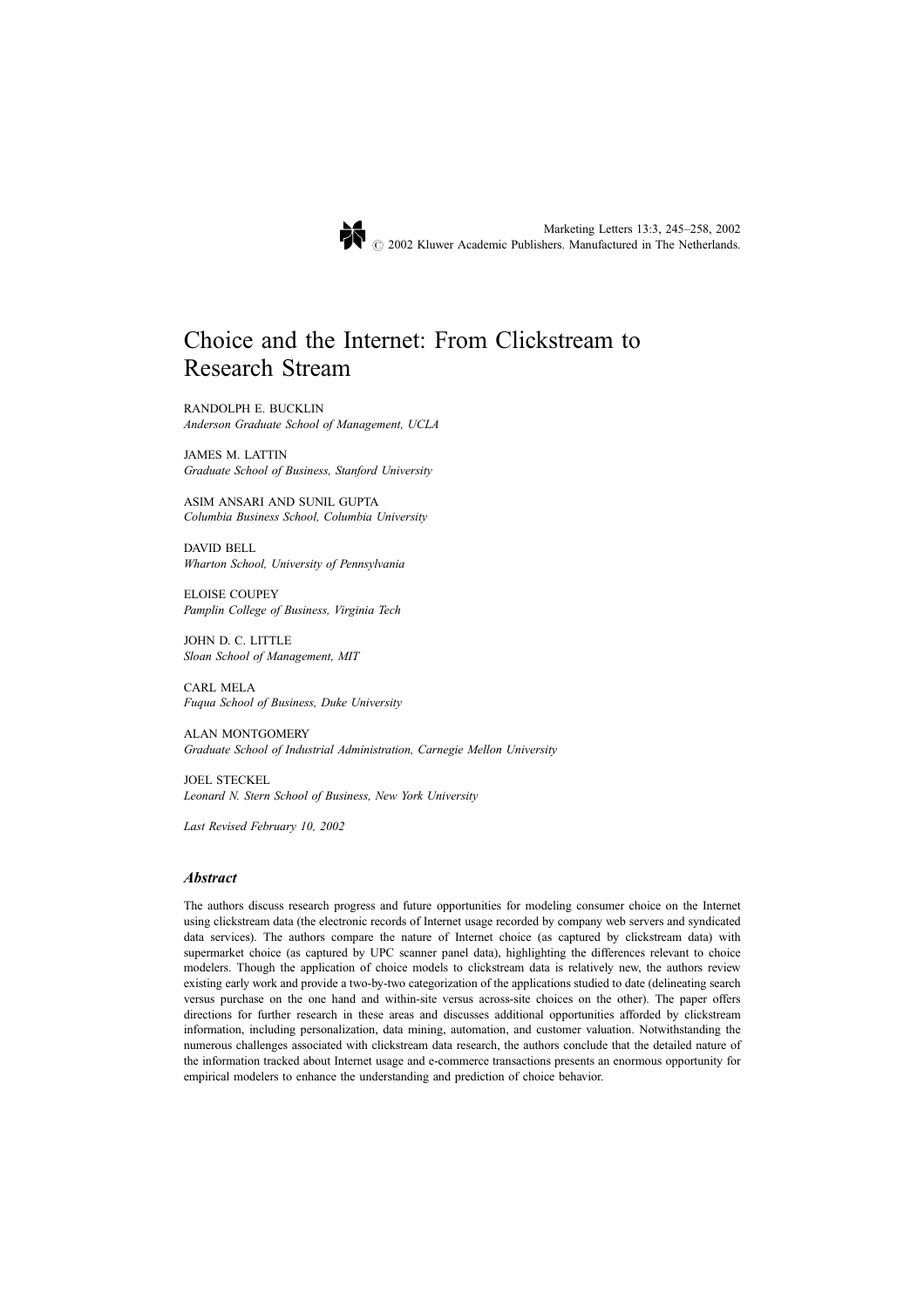Key words: internet, choice models, clickstream data

### 1. Introduction

The detailed electronic information that is tracked and stored about Internet usage and e-commerce transactions (known generally as ''clickstream data'') presents empirical researchers with a significant opportunity to advance the understanding and prediction of consumer choice behavior. Because, for example, it tracks so much of what takes place prior to a purchase, a clickstream data set might provide more detailed information regarding the choice process followed by consumers than the records contained in UPC scanner panel data sets. The Internet also opens up new types of choice decisions for study that are not present in the supermarket/scanner data context. These include choosing page links, choosing web sites, and choosing products culled or recommended by electronic agents. On the Internet, choice is not only ubiquitous, it is also electronically recorded in great detail.

Although the Internet has had about six years of consumer use, relatively few papers have been produced (either published or in working paper form) in which choice models have been applied to clickstream data. Part of the problem is attributable to delays in obtaining access to clickstream data (which firms often view as highly proprietary), and to the difficulties associated with cleaning, filtering, and processing the data. Because work in this area is relatively new, there are also many unresolved questions about what problems are worthwhile to study and how best to go about building models to address them.

The purpose of this paper is to accelerate the pace of research in this area. We begin by benchmarking clickstream research against scanner panel research, asking the question, "What, if anything, is different?" We then go on to discuss four areas of choice model application in which researchers have begun to make progress: (1) within-site navigation choices, (2) e-commerce purchase decisions, (3) choice among web sites and (4) purchase choices involving electronic agents, particularly shopbots. We outline new areas of choicerelated research to explore, and we discuss the challenges associated with choice modeling on clickstream data sources.

#### 2. Clickstream Data: What is Different?

The term "clickstream" denotes the path a visitor takes through one or more web sites. The pathway reflects a series of choices made both within a web site (e.g., which pages to visit, how long to stay, whether or not to make an online purchase) and across web sites (e.g., which sites to visit). For the most part, raw clickstream data are captured in one of two ways. First, server log files maintained on behalf of a web site owner can record all the requests and information transferred between the visitor's computer and the server during a web site visit. Server log files can record information on the cookie id of the visitor, so that it is possible to identify unique users and return visits.<sup>1</sup> Second, panel data (e.g., supplied by ComScore, NetRatings, MediaMetrix) captures the URL's of all pages requested during web usage by transmitting that information from the user's computer to the panel-data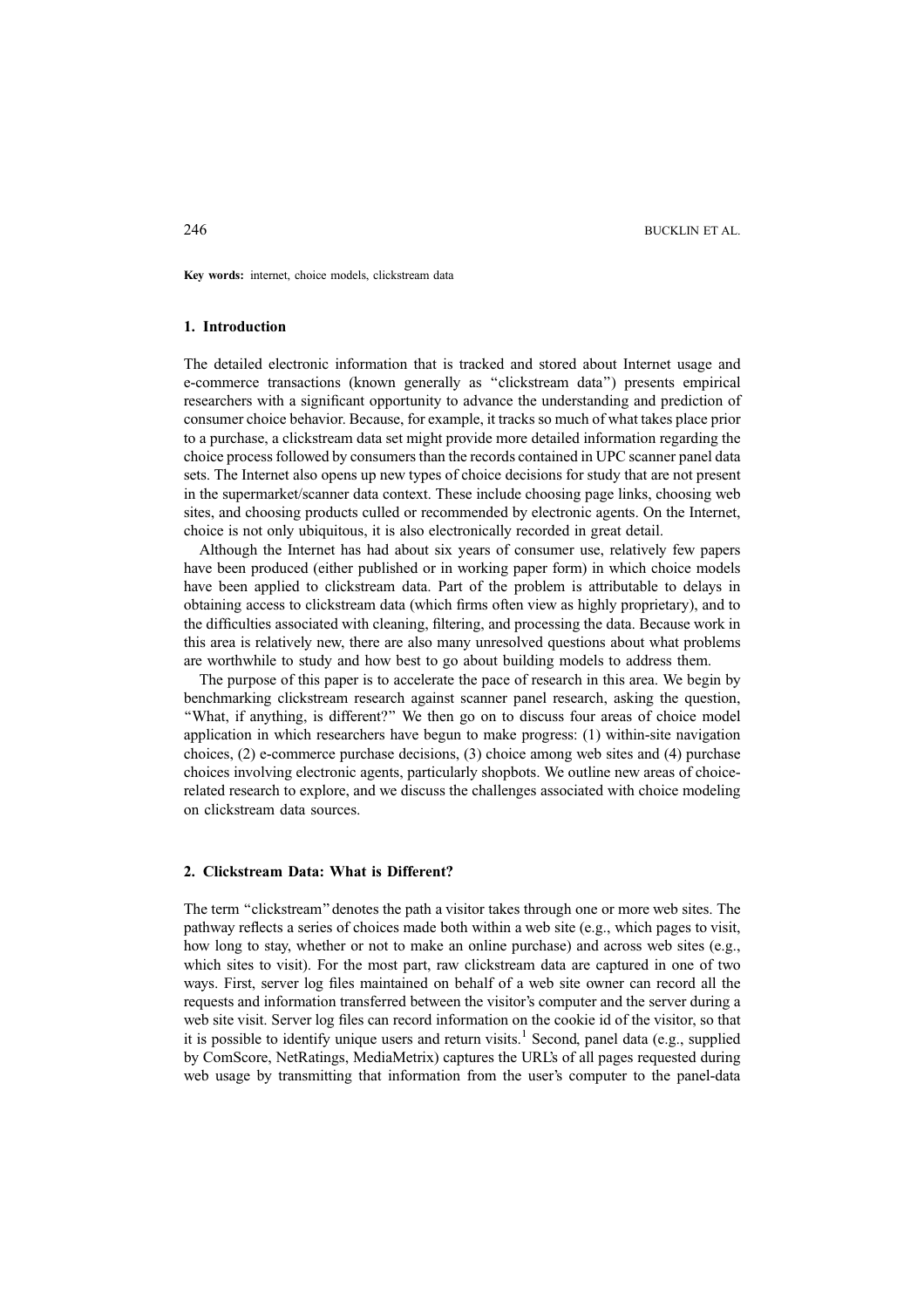supplier. Third, clickstream data can also be collected by a user's Internet service provider (ISP). When users request web pages the ISP may record these requests thereby creating another source of clickstream data.<sup>2</sup>

Panel (or ISP) data sources may also be able to associate detailed demographic information with each individual panelist. But, on the other hand, they lack some of the detailed information about the interaction between user and server collected in web server log files. Both sources typically include information on the IP address of the visitor, the type of browser used, a time stamp, and the previous URL visited. Although much information of potential interest is not captured by these sources (see Section 5 below), clickstream data provide far more detail than the scanner panel data that have been used in the development and testing of choice models in marketing since the early 1980's.

#### 2.1. Is Internet choice behavior different?

Just the presence of a new data source is not necessarily sufficient to call for an entirely new program of research. The question we need to ask is whether or not Internet choice behavior is any different from the kind of choice behavior that marketers have already extensively studied in the context of the supermarket. If it is not, then we already have a suitable research paradigm and a wide range of methods available (e.g., Bucklin and Gupta 1999). In many respects, there do appear to be substantial (and substantive) differences in the choice behavior we observe during the course of Internet usage.

Table 1 shows several points of contrast between Internet choice behavior and the brand/ category/store choice behavior that has been the focus of most choice modeling activity in marketing. For example, brand choice behavior in the supermarket context is typically modeled as a single discrete choice event characterized by a static choice context and a fully informed consumer. Given the practical difficulties associated with personalizing a supermarket shopping experience, this modeling approach fits the choice environment well.<sup>3</sup>

In contrast to the relatively static supermarket environment captured by scanner panel data, Internet choice behavior is dynamic. Internet choice behavior may be described as an evolving series of interrelated choices, where both consumer and marketer can play a role in shaping the context of subsequent choice events depending upon the outcome of earlier

|  |  |  |  |  | <i>Table 1.</i> Internet Choice Behavior versus Supermarket Choice Behavior |  |  |
|--|--|--|--|--|-----------------------------------------------------------------------------|--|--|
|--|--|--|--|--|-----------------------------------------------------------------------------|--|--|

| Internet Choice                                                                                                               | Supermarket Choice                                                   |
|-------------------------------------------------------------------------------------------------------------------------------|----------------------------------------------------------------------|
| • Intent unclear at outset<br>○ Browse? Search? Buy?                                                                          | • Store visit reveals purchase intent                                |
| • Active/Interactive<br>$\circ$ Visitor participates in creating choice context                                               | • Passive                                                            |
| • Addressable<br>$\circ$ Choice context is personalizable<br>$\bullet$ Dynamic<br>$\circ$ Marketers can intervene at low cost | $\bullet$ Fixed<br>$\circ$ Choice context common<br>$\bullet$ Static |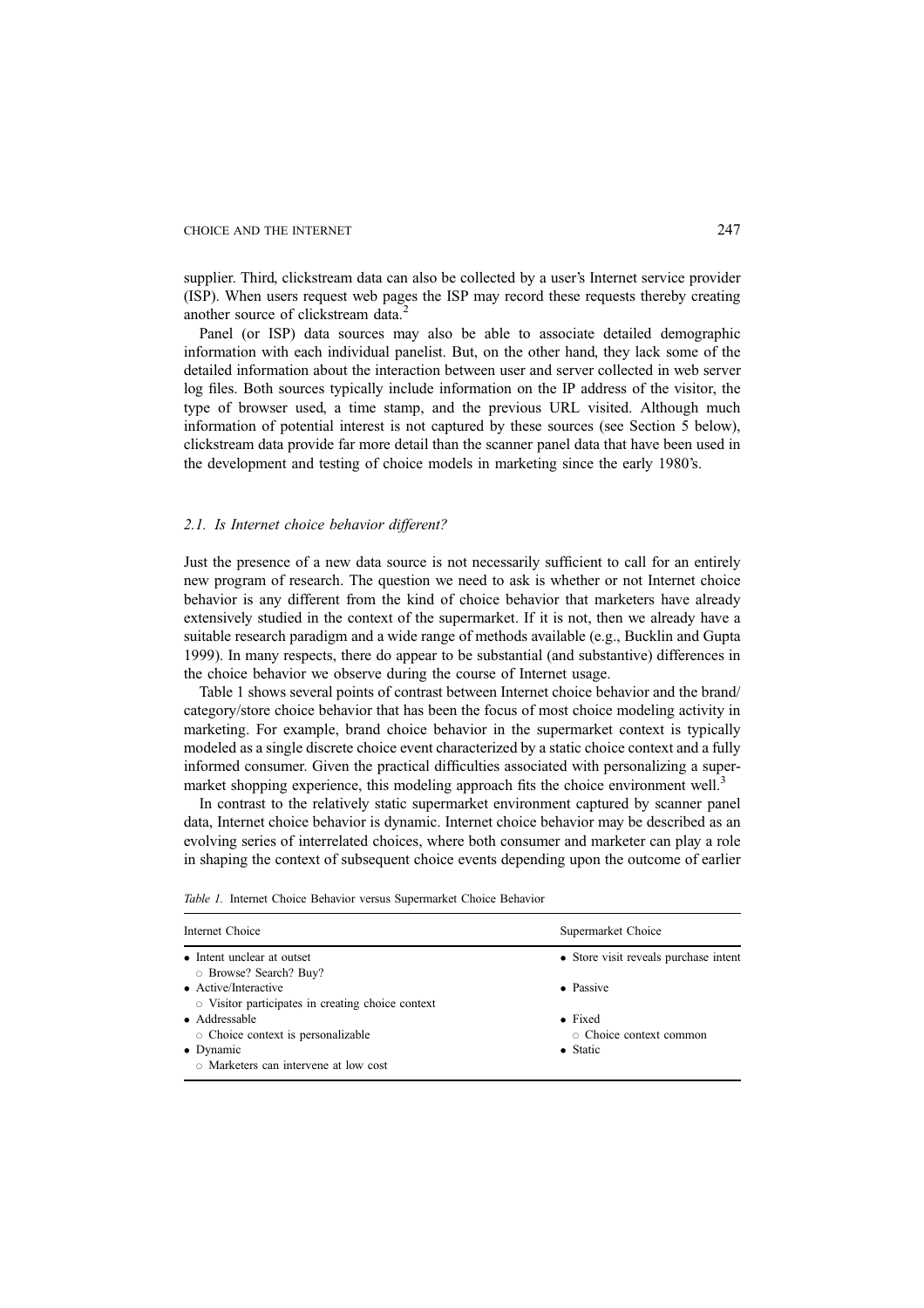encounters. The website visitor (who may or may not be interested in purchase but who is a consumer of the information provided) makes a request by clicking on a link (or providing information) that leads to a new page containing new information and new choices (in the form of more links). At each request by the visitor (conditional on what is known about the visitor to that point), the marketer has an opportunity to respond in a myriad of ways.

Modelers in the clickstream environment must therefore grapple with a larger volume of consumer choices being recorded in the data, different types of choices, and the potential to personalize the choice environment on a dynamic basis. Considering the added complexity that the intent of the Internet visitor (e.g., browsing? search? purchase?) may not be discernible to the marketer (or, for that matter, to the visitor), it seems clear that new models based on new assumptions will be necessary for understanding this behavior and predicting it well.

# 3. Clickstream Research on Choice Behavior

Though there is a great deal being written about the Internet in marketing, there is relatively little work that applies choice models to clickstream data. Nevertheless, there are a number of promising early papers that merit discussion. We classify this existing work using the following two dimensions: (1) the objective of the individual (i.e., search or browsing versus purchase) and (2) the realm of the choice decision (i.e., within website versus across websites). Using this organizing framework (Table 2), we categorize the existing research in Internet choice as falling into one of four (potentially overlapping) clusters: (1) site navigation, (2) e-commerce and recommendation, (3) site choice, and (4) shopbots. We now briefly discuss the existing research in each of these four areas.

Table 2. Framework for Organizing Internet Choice Applications

|                    | Within Website                                              | Across Websites<br>Site choice<br><b>Shopbots</b> |  |
|--------------------|-------------------------------------------------------------|---------------------------------------------------|--|
| Search<br>Purchase | Site navigation<br>E-commerce and<br>recommendation systems |                                                   |  |

#### 3.1. Site Navigation

Site navigation choices involve the number of pages to view, the time to spend viewing a page (or the site as a whole), the decision to stay or exit the site on a given page, and the choice of which links to follow and/or which pages to view. All of these decisions are conditional upon a site visit taking place (i.e., predicated on the user having already arrived at the site in question). These decisions may reflect the attractiveness or ''stickiness'' of the web site and may also affect the ability of the site owner to raise revenue through banner advertising impressions or other exposure-related vehicles (e.g., pop-unders, pop-ups).

Perhaps the earliest published application of choice theory to site navigation decisions is Huberman et al. (1998). The authors assumed that the utility of an additional page view is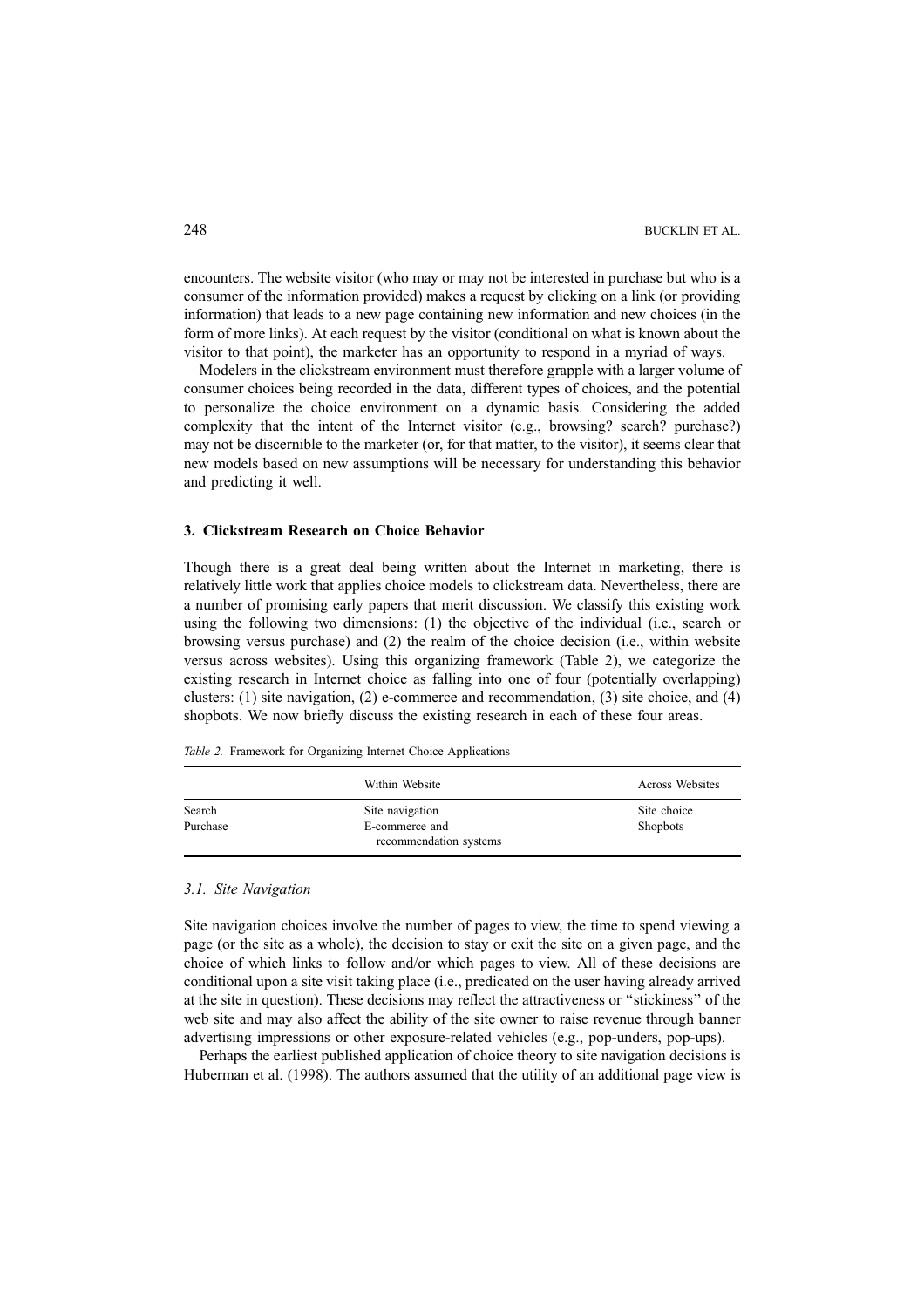equal to the utility of the current page plus a normally distributed error. From this assumption, they derived that the distribution of the total number of page requests made by users at a site will follow an inverse Gaussian. The model provides a good fit to crosssectional data collected from company clickstreams, but it is not predictive of the actions of individual users, nor does it incorporate any covariates.

In addition to the total number of pages viewed, another outcome of navigation choice decisions is the total amount of time spent at a web site. Johnson, Bellman and Lohse (2000) model this duration as a function of the number of repeat visits made by a user to a given site. Drawing from cognitive science, they propose a power law of practice, in which session duration is expected to fall with repeat visitation according to a power function. The model is mathematically analogous to the learning curve or experience curve. Using MediaMetrix panel data, they test their model on the session durations of individual users and find that users do spend less time per session the more they visit the site. This finding suggests that learning may play a role in influencing site navigation choice decisions.

Bucklin and Sismeiro (2001) propose a model of web site browsing behavior that incorporates both page views and duration time. They use a binary probit to model the user's decision to stay or exit the site at each page view, and they use a proportional hazard model to predict the user's decision of how long to view each page. Based on data from server log files, the authors find that a visitor's propensity to stay with a site changes dynamically as a function of the depth of site visit and the number of repeat visits to the site. More specifically, repeat visits by a user lead to fewer pages viewed per session, but to no change in average page view duration. This suggests that the learning effects noted above are due to better navigation through the site, as opposed to faster processing of information from each page.

When deciding to remain on the site by requesting an additional page, the website visitor may have the choice of clicking on one of many available links. The location and number of links may influence the user's decision to click-through, and which link to select. To our knowledge, however, no research in marketing has yet specifically addressed this problem. Ansari and Mela (2000), in developing an approach to customize e-mails for the purpose of attracting visitors to a site, examine the effect of link order and placement on the probability of clicking. However, these are links within an e-mail and not links on a web page within a site.

# 3.2. E-Commerce and Recommendation Systems

The second application area also involves within-site behavior, but instead of search and browsing it focuses explicitly on purchase. In e-commerce, there is much concern among practitioners with low rates of visit-to-purchase conversion. To address this problem, we need to understand the factors that influence the purchase decision and build models that make it possible for firms to intervene to influence purchase behavior. Moe and Fader (2001) develop a probability model of visit-to-purchase conversion that accounts for heterogeneity. Using the pattern of previous visits and purchases recorded in MediaMetrix data for Amazon and CDNow, the model predicts those visits most likely to convert into purchases. The authors find that repeat visits are positively related to purchase.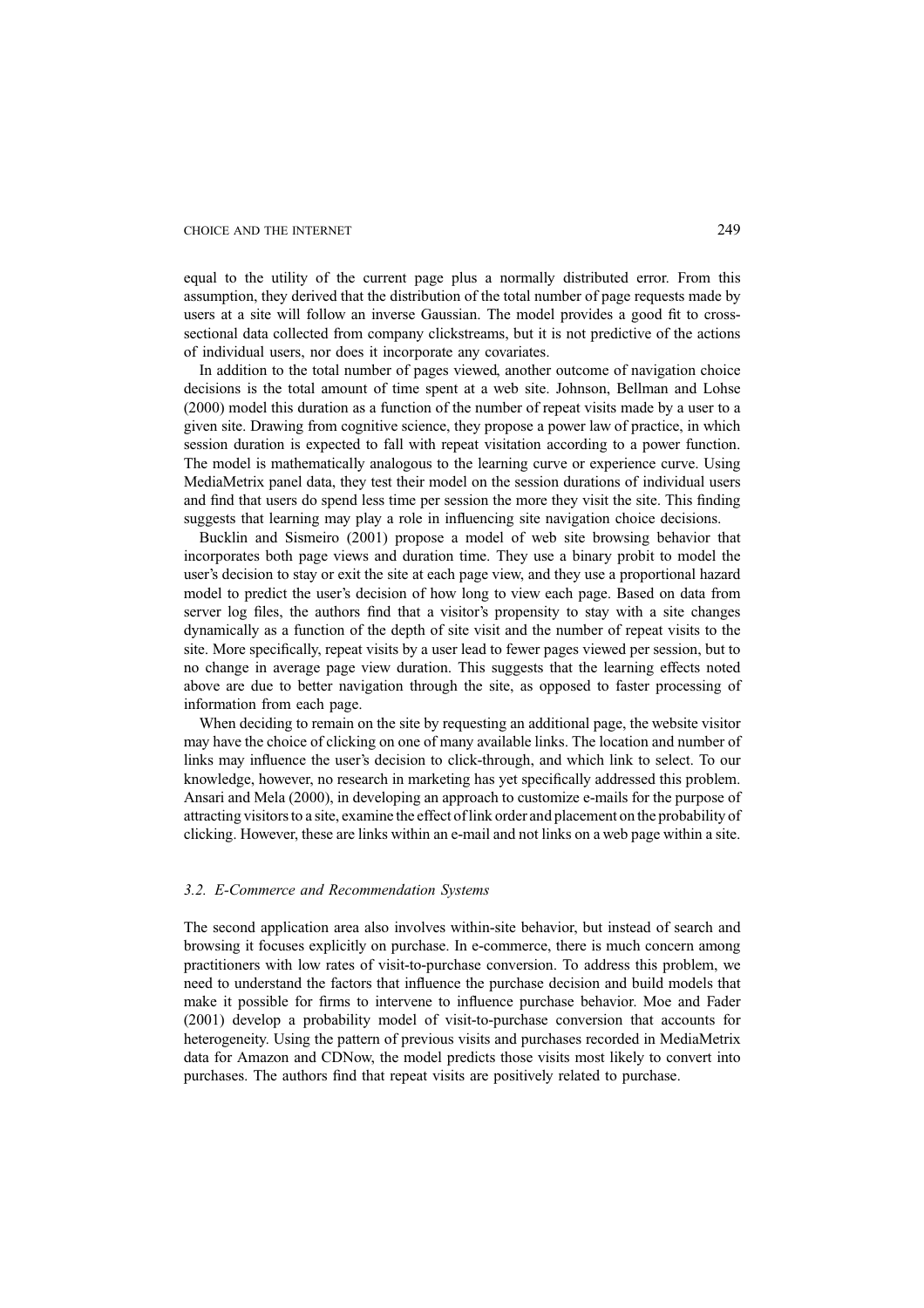In recommendation systems, the goal is to provide users with guidance about what products to select, using the preference structure of the individual user (which may be evaluation ratings or revealed choice) and the preferences and choices of other site visitors. Typically, these recommendation systems are based on some form of collaborative filtering (Breese, Heckerman and Kadie 1998), which predicts an individual's evaluation (or choice) as a weighted sum of the evaluations (or choices) of other site visitors. Ansari et al. (2000) suggest that it may be possible to improve upon collaborative filtering by using a hierarchical Bayesian approach to calibrate a model that accounts for unobserved heterogeneity across individuals and across the alternatives being evaluated.

One source of low visit-to-purchase conversion on the Internet may be that many visitors do not have a purchase objective in mind when coming to the site. An important first step for choice models may be to use data from the clickstream to infer the goal of the individual Internet user (i.e., is this person simply browsing for information, or intent on making a purchase?). Researchers have had some success in using Bayesian methods to forecast the characteristics of individuals based on the sites they have visited (Montgomery 2001a);<sup>4</sup> it may also be possible to conduct this type of ''user profiling'' to separate casual browsers from those intent on purchase. Moe (2001) also provides a contribution with a typology of store visits that vary in terms of conversion rate. Using clickstream data from an online store, she finds that the in-store browsing patterns of users and the general content of pages viewed cluster together with different conversion rates. Thus, marketers may be able to begin to discern which visitors are more likely to be the best prospects for online purchasing.

Another question is whether we can model the probability of an online purchase, given visit, by following the progress of the user through a session. If navigation-related choices are predictive of purchase, then it should be possible to improve the prediction of purchase likelihood in real time or ''on the fly.'' Montgomery (2001b) proposes a dynamic, ordered probit model of site exit, browsing, and purchase that is designed to take into account the effect of covariates on a user's decision to exit, remain on the site browsing, or purchase.

Sismeiro and Bucklin (2001), using clickstream data from an online reseller of automobiles, propose a probit model to predict the probability of purchase given visit as a function of what the user does on the site, repeat visitation, and other covariates. They also incorporate the interim completion of so-called ''nominal user tasks'' prior to purchase (e.g., filling the shopping cart, configuring a car). This approach provides a way of decomposing the source of purchase likelihood to improve prediction power and provide better diagnostics about the effectiveness of the site. They find that what users do and are exposed to on the site is strongly predictive of purchase probability. Surprisingly, repeat visitation is not diagnostic of buying propensity in their data, nor does the site's offering of sophisticated decision aids produce increased conversion rates.

#### 3.3. Site Choice

Turning to across-site choice behavior, two papers based on clickstream data have proposed models bearing on the user's decision to visit one site versus another. Johnson et al. (2000), using MediaMetrix panel data, studied across-site search behavior for three product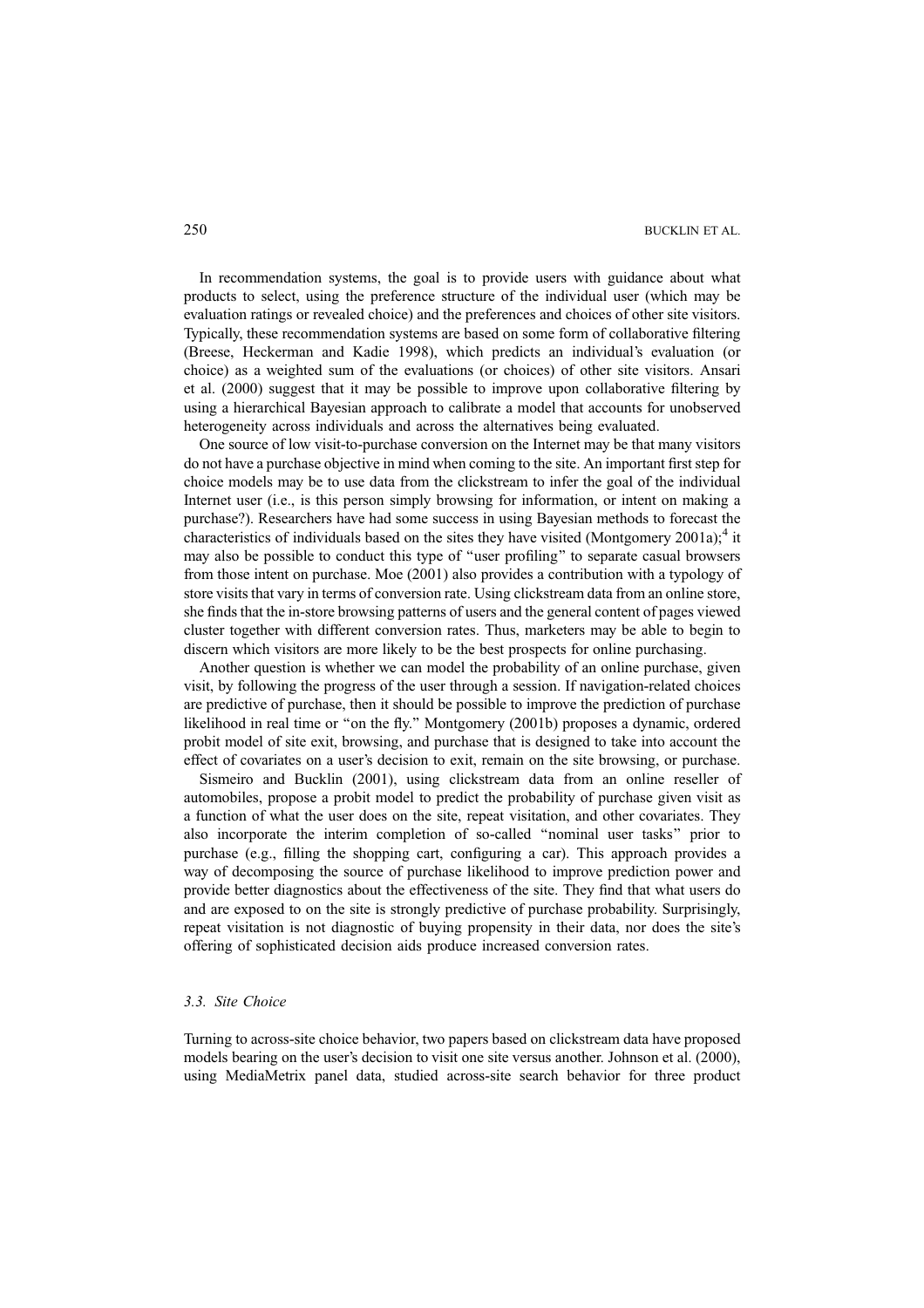categories. They found that there was surprisingly little search across web sites in each of the three categories, but that strict loyalty to a single site was not commonly observed. The authors concluded that users ''have some propensity to search, but rarely exercise it.'' Using clickstream panel data from Foveon, Goldfarb (2001) applies the structure of the Guadagni and Little (1983) brand choice model to predict user choice of web portals. He constructs a site loyalty measure analogous to the brand loyalty measure first proposed by Guadagni and Little and widely used in scanner panel research. Like brand loyalty in scanner data, he finds that site loyalty in clickstream data is strongly predictive of site choice. Goldfarb's study also includes a series of other covariates predictive of site choice that should be of interest to researchers, including use of links, email, and the user's previous experience with each site. Also related to site choice are ad click-through (Chickering and Heckerman 2000) and the use of search engines (e.g., Bradlow and Schmittlein 2000).

### 3.4. ShopBots

While a purchase decision might be modeled as a binary outcome conditional on the visit to an e-commerce site, users may also consider online purchases across multiple sites. Researchers have begun to study part of this choice process by examining the choice decisions that users make at ''ShopBots''—shorthand for shopping robots. In response to queries, a shopbot presents users with a set of alternative products and prices from competing online merchants. Users are then free to select among the alternatives or exit the shopbot site. Brynjolfsson and Smith (2000) study the choice decisions users make at shopbot sites using a multinomial logit choice model in which the choice set consists of the items presented to the user by the shopbot. They report that both price and brand name of the online merchant are important determinants of the choice decisions made.

Despite the appeal of shopbots, consumer usage rates remain low. Montgomery, et al. (2001) adopt the perspective of the shopbot operator and seek to identify factors under the operator's control that might improve the appeal of using shopbots (e.g., waiting time, merchants searched, and extent of offerings presented). The authors show how the design of a shopbot can be improved by modeling consumer utility for shopbot purchases, demonstrating the validity of their model using observed prices at online bookstores over a six-month period.

# 4. Research Opportunities in Clickstream Choice Modeling

The availability of clickstream data affords choice modelers a wide range of opportunities for studying Internet choice behavior and understanding how it may be influenced. In addition to encouraging work ongoing in the four application areas discussed above, we outline several additional research opportunities that may be worthwhile for choice modelers to pursue.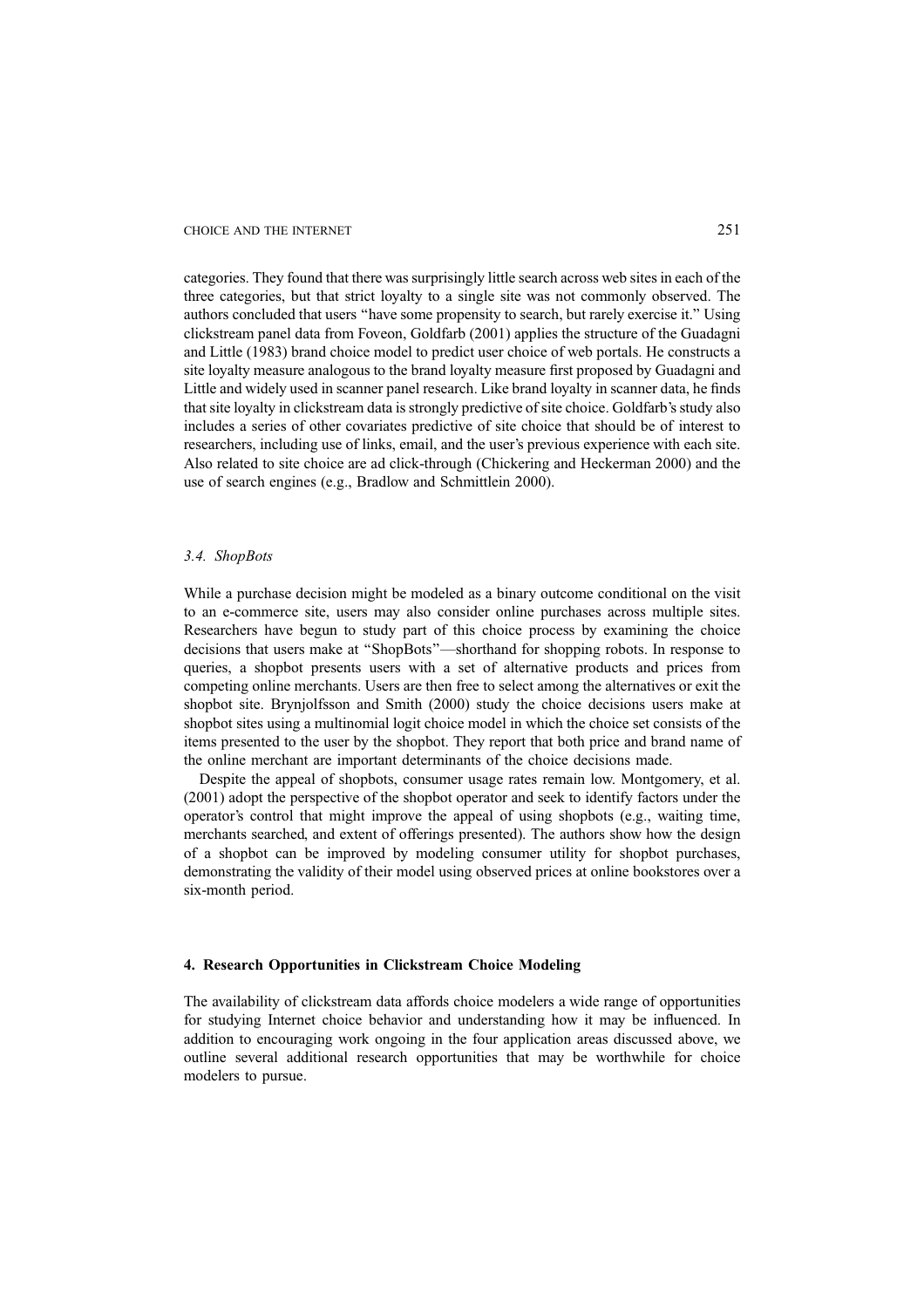#### 4.1. Improved Focus and Opportunity

UPC scanner data was once described as the ''electron microscope of marketing.'' It was a device capable of measuring things that had never been captured before, and allowed marketers to develop theories and build models of phenomena that prior to the scanner were effectively unobservable. Now, with data from the clickstream, it is possible that we have a measurement device of even greater resolution. Consider, for example, the choice of multiple items from a single product category. With scanner panel data, we knew only which items ended up in the basket at the end of the shopping trip. But with clickstream data from an online grocer such as Netgrocer (Bell 2001), it is possible to know not only the order in which the items from the category are chosen, but also what other items are in the basket at the time of choice (and where in the store the customer has visited before coming to this particular category). Due to the inflexibility of the physical supermarket environment, it is impossible to do any experimentation to assess customer response and test theory; in the virtual shopping environment it is possible to deliver a coupon (or otherwise promote a particular product) at an exactly specified stage of the shopping trip.

Clickstream data from online retailers like Netgrocer could also help researchers understand more about consumer search and the formation of consideration sets. The detailed trace of products examined but not purchased could provide information on consideration and enable researchers to test formal models of search. Thus, research on consideration and choice could see a resurgence in marketing as investigators are able to move beyond the limitations of the purchase-only information contained in scanner panel records. Presumably, this sort of opportunity should also extend to researchers who study the formation of market baskets by showing which categories might or might not enter the final basket as part of the search and consideration process at the category level.

#### 4.2. Customization

The opportunity to customize a web site for a given user, adjust content "on the fly," and use the web for targeted marketing actions opens up a wide range of modeling challenges. First, the customization actions require the development and calibration of models for user response to website and Internet stimuli (e.g., to promotional e-mails). Because the opportunity to customize exists at the individual level, it is natural to turn to choice models for this purpose. Second, customization also requires that the decisions of what to do be optimized over the heterogeneity in response. Thus, researchers confront the challenge—and opportunity—of combining the ability of choice models to parsimoniously represent response heterogeneity with optimization algorithms. We expect a plethora of research opportunities to arise as modelers explore not only customization of recommendation systems (Ansari et al. 2000) and emails (Ansari and Mela 2000), but also the customization of web site pages, link choices, promotional interventions, and prices and product assortments. Indeed, customization could ultimately extend to portal design and to search engine functionality.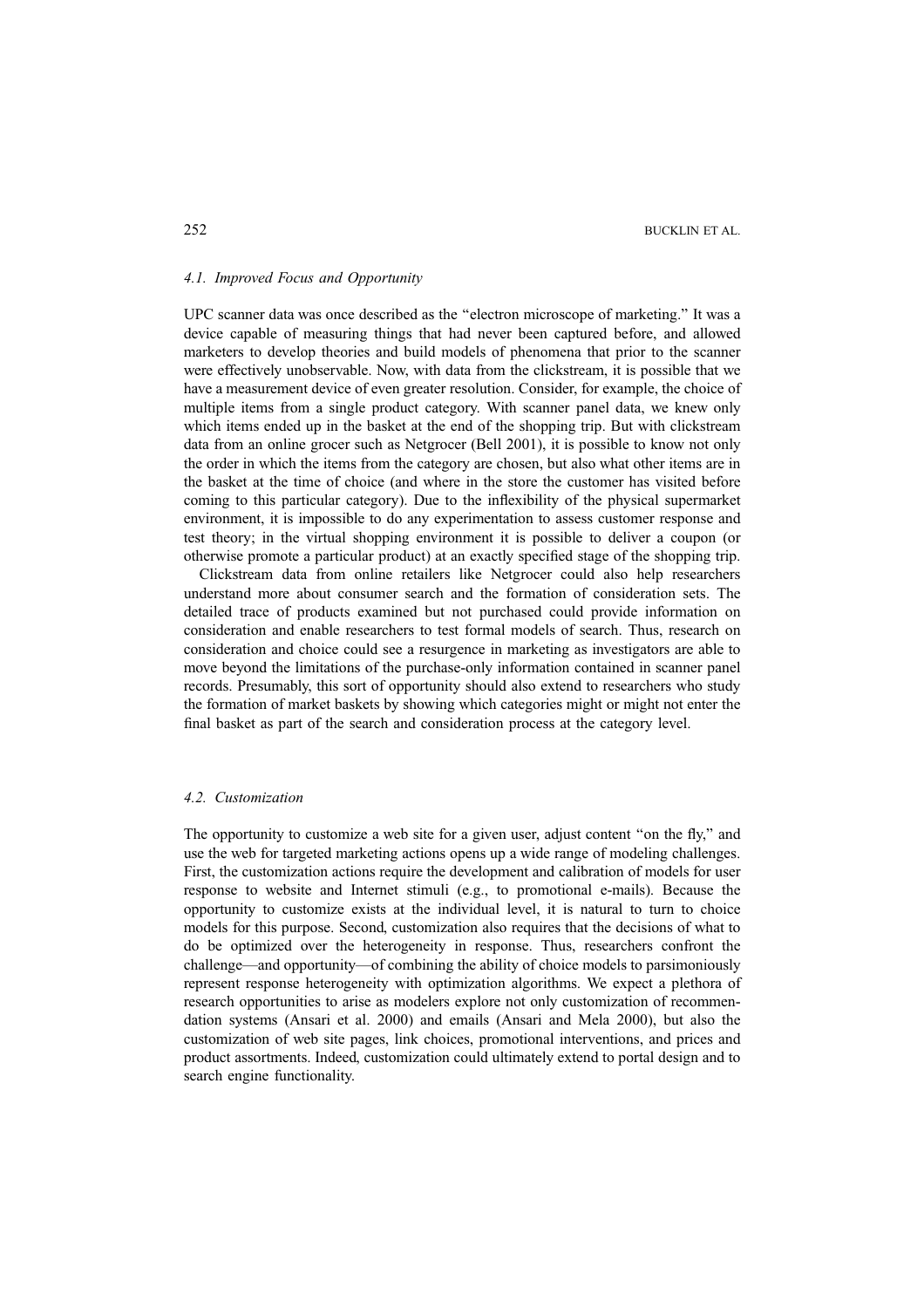#### 4.3. Integrating Data Mining and Choice Models

As indicated above, new clickstream data sources are vast in size and potentially quite complex in terms of their level of detail. Many of the traditional statistical methods developed and used in marketing may not be scalable; that is, they may not be well-suited to handling databases with millions of customers and hundreds of millions of transactions. Part of the problem is that the traditional statistical methods were developed to deal with the consequences of data scarcity (i.e., small, clean samples whose sampling properties usually IID—are well understood).

In situations characterized by an abundance of data, a practice known as data mining has emerged. Data mining is an inductive, exploratory analysis aimed at uncovering unsuspected relationships in the data (Berry and Linoff 1997; see also Cooper and Giuffrida 2000). The tasks (typically classification, profiling, and prediction) are accomplished by a range of different tools (e.g., basket analysis, CART, neural networks) that are efficient enough to be used with data sets of enormous size, obviating the need for working with only a subset of the data. Data mining is also characterized by a different philosophy: its focus is more on predictive results (e.g., inferences about future co-incidence of items in a basket) than about model parameter estimates and statistical significance (Steckel 2001). As marketing researchers turn their attention to large sets of clickstream data, it may be counterproductive to rely primarily on standard statistical methods. Emphasizing scalable models and predictive results may enable us to observe a richer set of behavioral phenomena in clickstream data.

### 4.4. Automation

Every click by an Internet user is a potential opportunity for personalization, a chance for a website owner to change the choice context or to provide the user with specially selected information. Such a high degree of targeted content would be unthinkable without some form of automation. Fortunately, in the context of Internet choice, the conditions are ideal for some form of automated system; almost everything on the Web must be programmed, decision rules and models are easily deployed (e.g., using tools like Broadvision), and huge amounts of data are automatically collected with which to calibrate these models. The question remains: what should website owner X do when visitor Yarrives at the site on Monday morning?

Little (2001) proposes a five-point framework for marketing automation, focused specifically on the needs of online retailers such as Amazon.com or Circuit City. The idea is to deploy real-time decision rules (e.g., pricing and promotion decision, page design on the fly), to calibrate them using historical data (not only clickstream data from visitors and customers, but also information from comparison engines and web crawlers), and to update them through some form of adaptive experimentation. A key requirement of the system is that it provide constant feedback to website management in the form of quality control, trend monitoring, and early warning on market changes. Such a feedback mechanism might be similar in form to the expert systems used to monitor changes in the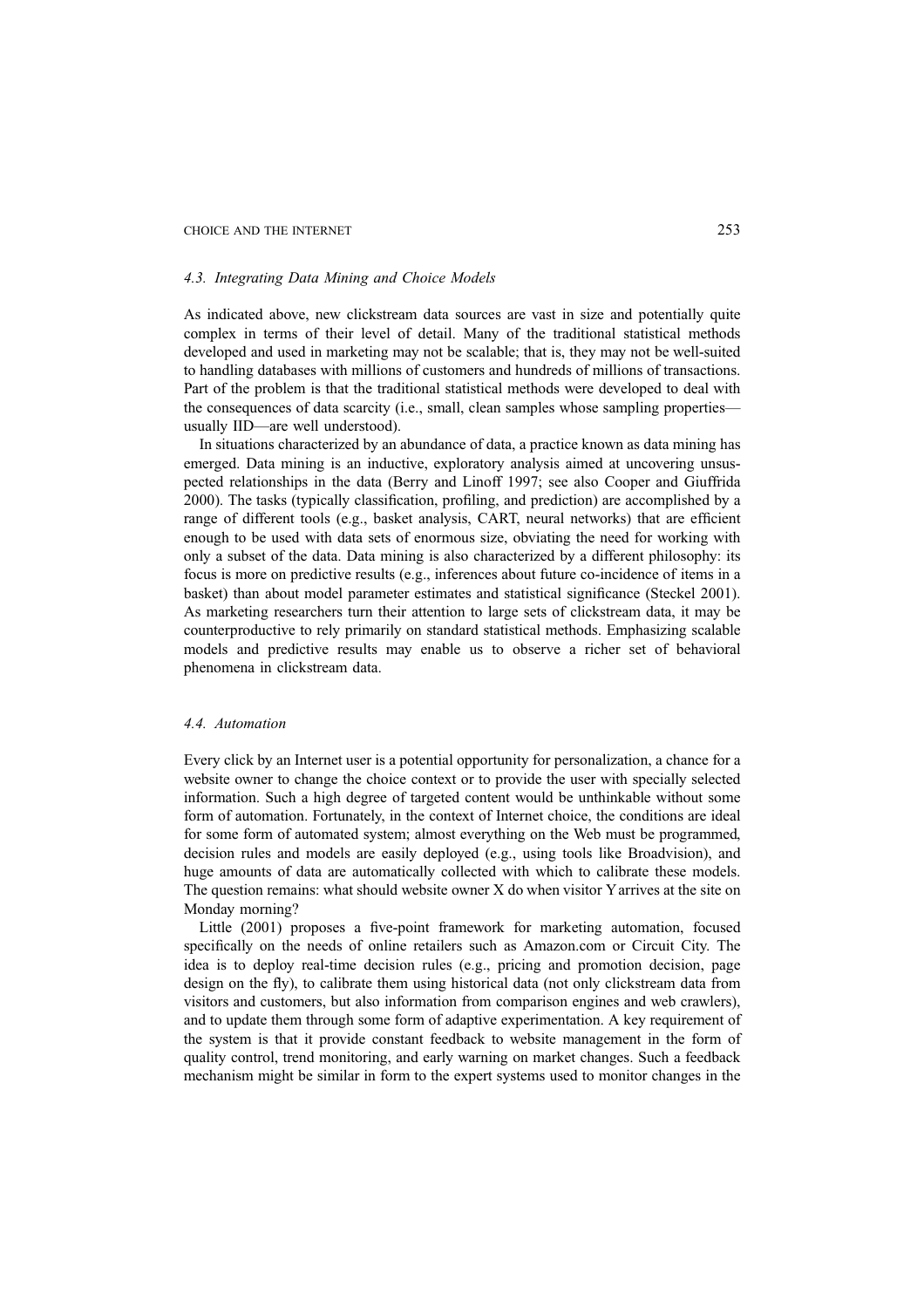supermarket environment or to those needed to implement automation in marketing decision-making (e.g., Bucklin, Lehmann, and Little 1998).

One of the principle challenges to effective automation is getting a handle on the dizzying array of marketing decision variables that come into play at each possible choice juncture. As the visitor arrives at the home page of a typical Internet retailer, he/she is usually presented with a search function, a category index, special offers, promoted products, top sellers, and a wide range of sponsored advertising; each promoted product may by accompanied by information such as a picture, a price, endorsements, advertising copy, product reviews, and a link to a sales advisor (or other contact information). Understanding how the user responds to these mix elements is critical in designing systems to automate how they are set.

# 4.5. Lifetime Value Analysis

Increasingly, companies are turning to accounting systems that recognize the importance of the lifetime value (LTV) of the customer to the firm (Berger and Nasr 1998). Long-term value depends upon the ability of the firm to retain the customer (strengthening the relationship by engaging in frequent interaction) and to make the relationship profitable (through cross-selling of complementary products and services). With clickstream data to track the pattern of request and response between the customer and the firm, it should be possible to identify patterns that increase the success or cost-effectiveness of cross-selling and to diagnose early-warning signs of potential customer defection. Clickstream data give us the opportunity to better understand and influence customer retention, which is a primary driver of customer LTV (Gupta, Lehman and Stuart 2001).

#### 5. Challenges for Choice Modelers Using Clickstream Data

While the research opportunities associated with clickstream data are manifold, the challenges of dealing with them are also numerous. The decisions about what to record in server log files were almost certainly made based on what it was possible to capture, rather than what would be most *useful* for choice modelers. Though we now have an extraordinary amount of detailed information, there is also a great deal missing from clickstream data. One of the major limitations of server log files is that they are limited to capturing the interaction at a single site. This is analogous to having scanner panel data from a single store in a market served by many stores; it is impossible to understand the extent to which a website visitor is meeting his/her needs by visiting other sites on the Internet.

This limitation is partly addressed by Internet panel data (e.g., Media Metrix). These data have the advantage of tracking the navigation behavior of a sample of individuals across all websites, capturing each URL visited (as well as information about the time spent in each domain). While this provides us with insight into website loyalty and site switching behavior, the data are surprisingly sparse. Even with several hundred thousand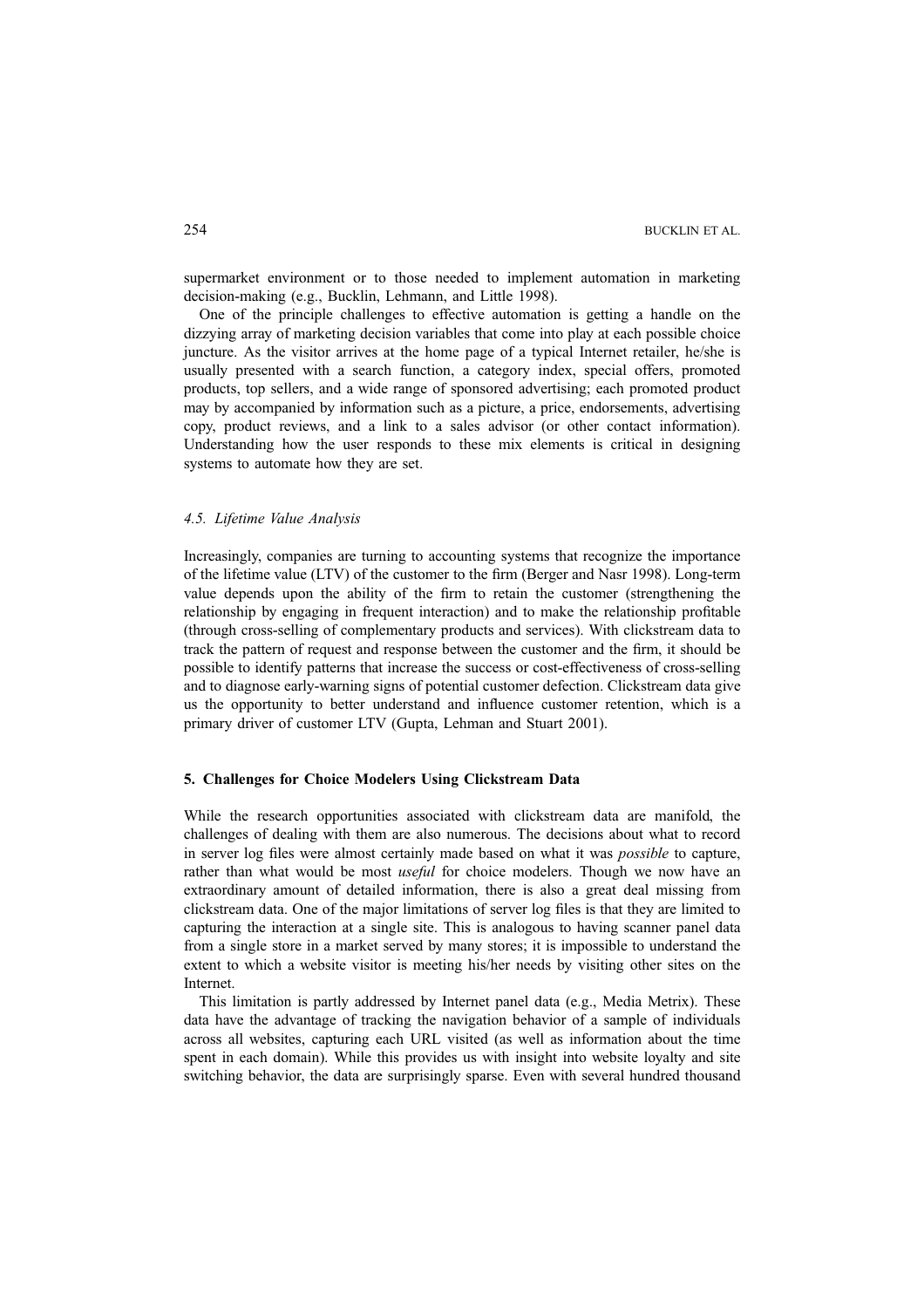panelists, it is difficult to achieve reasonable coverage of the Internet choice behaviors of over 300 million Internet users across perhaps a billion distinct web pages worldwide. To compound the problem, Internet panel data are not as rich as server log files, which provide a record of all the information requested from the server for a given page view. Internet panel data record only the URL of the site visited (and the URL is often truncated), which makes it difficult (if not impossible) to reconstruct what the user actually saw when visiting the web page or to understand the interaction that takes place between pages of a website.

Both sources of clickstream data (within and across site) are beset by other problems as well. For example, how do we know whether or not an individual has achieved his/her objective from the session? Unlike a supermarket, where the objective of the shopping trip is generally the same for everyone and where the success of merchandising activity can be inferred from observed purchase behavior, it is not always clear what an Internet user hopes to accomplish when visiting a web site. Without some independent form of corroboration, it is difficult to determine whether a short visit is indicative of finding exactly the right information or of a wrong turn in the search.

Early in the life cycle of scanner panel data, researchers and practitioners realized that the data did not capture all of the important elements influencing consumer choice behavior, so they invested in building comprehensive "single source" datasets. We may have reached the same stage with clickstream data. We believe that current clickstream data sources may actually capture a smaller proportion of information relevant to overall Internet choice behavior than the early scanner data sets did with respect to supermarket choice behavior. Even if we are able to address the single source issue, we still may not find as much information at the individual level in clickstream data. Unlike scanner data, where over the course of a year the average household makes 100 trips to the store and multiple purchases per product category, clickstream data may reveal that most users make only one or two visits to a particular site.

The nature and limitations of existing forms of clickstream data may require choice modelers to develop methodological innovations. To begin with, potentially sparse information about a given user can create a need for models to be more parsimonious with respect to the way in which they capture heterogeneity (e.g., random effects models calibrated using hierarchical Bayesian methods). Because only a portion of Internet usage and choice behavior may be captured in the data, the choice decisions that are modeled may increasingly have to be conditional ones. For example, in studying the role of shopbots, the user's choice of partner link can be modeled *given* that a link is selected *and* a visit to a shoptbot takes place. Similarly, in studying e-commerce, the purchase decision can be modeled as a series of conditional choices (visit to the site, search on the site, items placed in shopping cart, order submitted). Indeed, it was the conditional approach used by Guadagni and Little (1983)—brand choice given category purchase and store visit—that launched the ensuing stream of choice modeling work on scanner panel data. As with any conditional model, researchers should be mindful of the risk of selectivity bias and that in narrowing their focus other important choice decisions may go neglected.

We recommend that researchers encourage panel data providers or companies from whom they obtain server log files to capture the information needed to identify purchases and/or the achievement of other site-related objectives. To model the effects that web page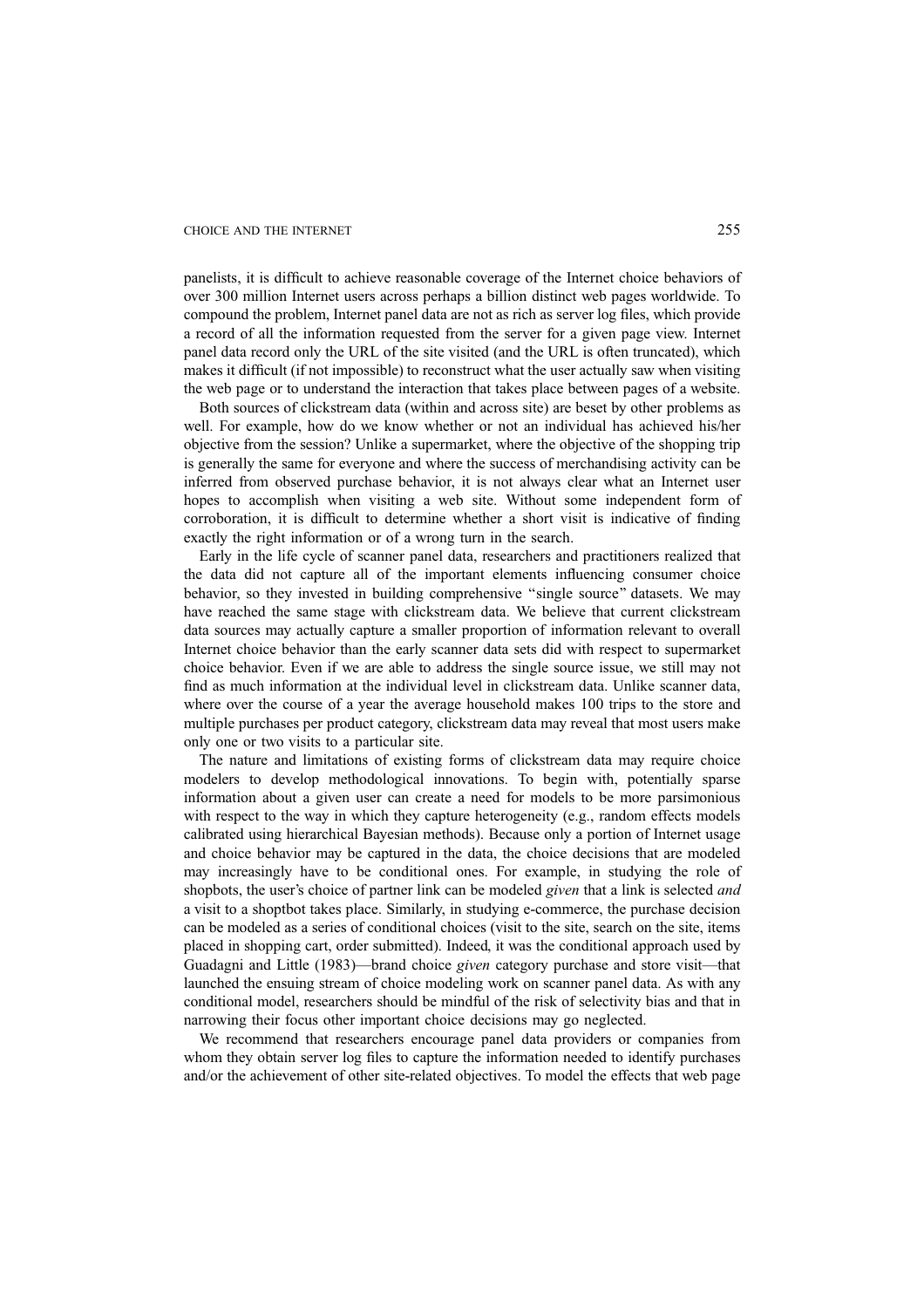content has on choice behavior, the clickstream data on browsing and purchase also needs to be tied to the actual page files and web page content viewed by the users involved. This is an important requirement if researchers are to exploit the multi-site coverage offered by panel (or ISP) data versus the single-site coverage provided by server log files. Sufficient time periods also need to be covered in order to capture repeat visits and provide multiple visit observations for individual users. While it may take a few years to assemble the clickstream analog of ''single source'' data, we believe researchers can still make a great deal of progress in the meantime by working cleverly with existing types of data.

## 6. Conclusion

In this paper, we discussed four areas of early application of choice models to clickstream data: within-site navigation, e-commerce and recommendation, site choice, and shopbot use. We believe that researchers will find much of significance to pursue in each area. We also identified several additional areas in which choice modeling can play an important role. These include taking advantage of the finer resolution provided by clickstream data versus scanner data (e.g., NetGrocer), customization, data mining, automation, and customer lifetime value analysis.

Clickstream data offer a wide range of research opportunities for choice modeling. To structure a long-term research agenda on clickstream data and Internet choice, we can organize research into three domains, substantive, conceptual, and methodological (Brinberg and McGrath 1985). The substantive domain contains the applied problems of interest, the conceptual domain contains the ideas or theories that can be used to explain the phenomenon, and the methodological domain contains the measures and designs used in a research project (Coupey 1999, p. 197). Our discussion has emphasized the substantive domain of application areas, as well as some of the modeling methodologies and measurement challenges that we believe researchers will confront. As we accumulate greater empirical evidence about choice on the Internet, the new data provided by clickstreams should also enable us to develop new theories and concepts about consumer choice, thereby completing the research triangle.

The advent of the Internet and the detailed tracking information provided by clickstream data provide a vast and exciting array of research opportunities for empirical choice modelers. Scanner panel data opened up a major research stream in choice modeling that is still delivering contributions to knowledge almost two decades since it first began. Such data, however, was limited to the relatively stable choice context of the supermarket and consumer packaged goods. Clickstream data, on the other hand, will give researchers a window into the choice process prior to purchase, enable us to examine many types of products and services beyond packaged goods, and permit inquiry into choice behavior in a dynamic environment where marketers can quickly personalize the stimuli to which their customers are exposed. Indeed, the nature of clickstream data itself is likely to continue to evolve rapidly. New devices and applications (e.g., hand held computers, PDA's, Real Audio, Flash Media, and peer-to-peer protocols such as Gnutella) will provide information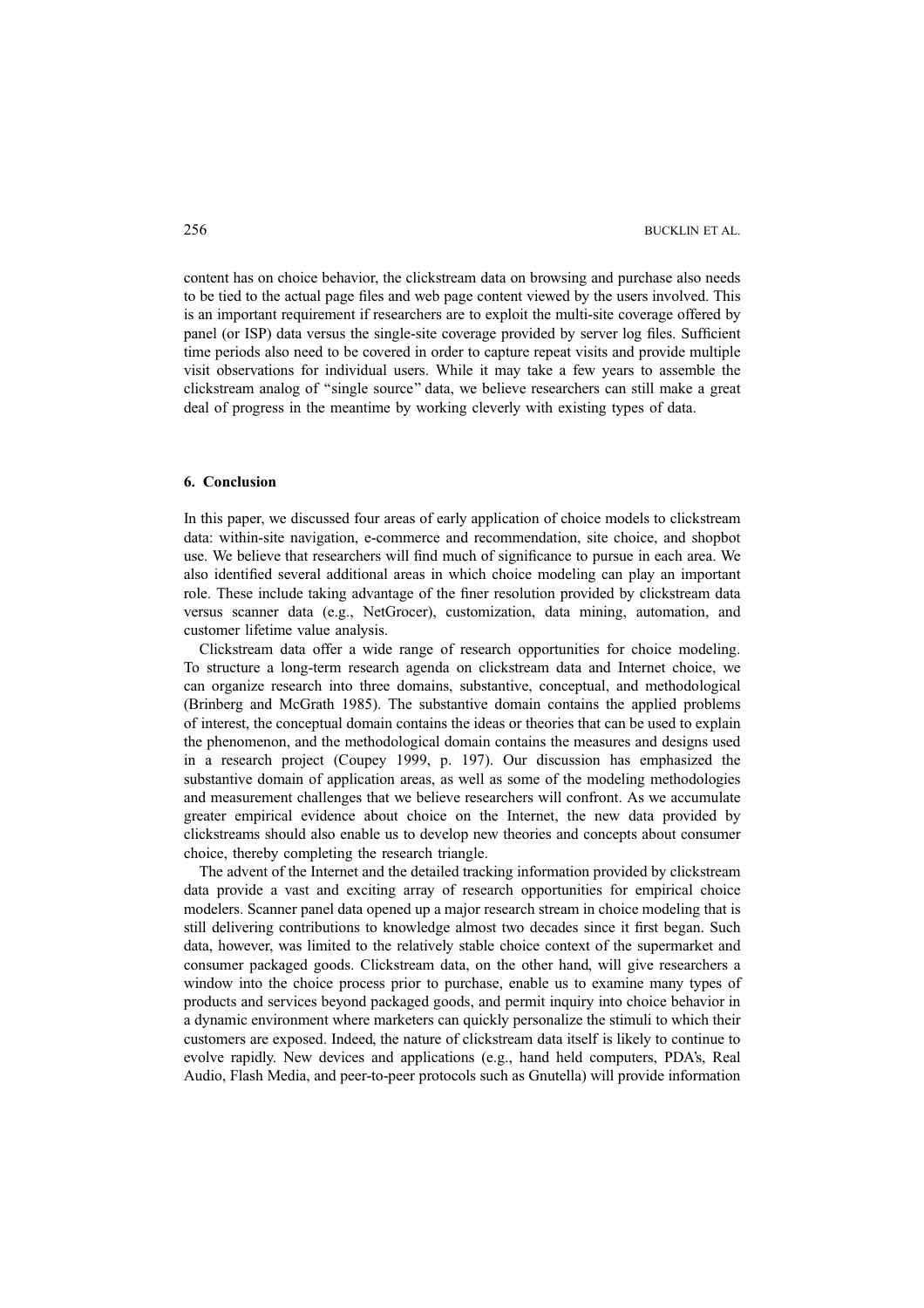on choice behavior well beyond the confines of WWW surfing, pageviews, and purchases. It promises to be an exciting time.

#### **Notes**

- 1. While this does not guarantee that every site visit can be identified, Dreze and Zufryden (1998) have shown that this limitation does not pose a problem in practice.
- 2. Clickstream data can also be collected in a laboratory setting to record the actions of experiment subjects. In this paper we limit our discussion to clickstream data on actual (i.e., non-laboratory) web usage.
- 3. An exception might be the targeted couponing system pioneered by Catalina Marketing. However, the extent of the personalization is confined to the coupons made available for redemption at a subsequent store visit.
- 4. For example, DoubleClick is able to use the site visit history of an individual to predict with confidence the gender of the user, which is helpful in selecting targeted advertising material for future web site visits.

#### Acknowledgments

We thank Tülin Erdem and Russ Winer for organizing the U.C. Berkeley 5th Invitational Choice Symposium, during which time the authors discussed the ideas presented in this paper. We also thank two anonymous reviewers and Russ Winer for their comments and suggestions.

#### References

- Ansari, Asim, Skander Essegaier, and Rajeev Kohli. (2000). "Internet Recommendation Systems," Journal of Marketing Research, 37(3), 363–375.
- Ansari, Asim, and Carl Mela. (2000). "E-Customization," Working Paper, Columbia University.
- Bell, David, R. (2001). "Customer Base Evolution at NetGrocer.com," Paper Presented at the UC Berkeley Fifth Invitational Choice Symposium, Monterey, CA. www.andrew.cmu.edu/user/alm3/presentations/ choicesymposium2001/bell.pdf.
- Berger, Paul, and Nada Nasr. (1998). ''Customer Lifetime Value: Marketing Models and Applications,'' Journal of Interactive Marketing, 12(1), 17–30.
- Berry, Michael, and Gordon Linoff. (1997). Data Mining Techniques: For Marketing, Sales, and Customer Support. New York: John Wiley & Sons.
- Bradlow, Eric, and David Schmittlein. (2000). ''The Little Search Engines That Could: Modeling the Performance of World Wide Web Search Engines,'' Marketing Science, 19(1), 43–62.
- Breese, John, David Heckerman, and Carl Kadie. (1998). ''Empirical Analysis of Predictive Algorithms for Collaborative Filtering,'' Technical Report MSR-TR-98-12, Microsoft Research.
- Brinberg, D., and McGrath, J. E. (1985). Validity and the Research Process. Newbury Park, CA: Sage Publications, Inc.
- Brynjolfsson, Erik, and Michael D. Smith. (2000). ''The Great Equalizer? The Role of Shopbots in Electronic Markets.'' Working Paper, MIT Sloan School of Management, Cambridge, MA.
- Bucklin, Randolph, E., and Sunil Gupta. (1999). ''Commercial Use of UPC Scanner Data: Industry and Academic Perspectives," Marketing Science, 18(3), 247-273.
- Bucklin, Randolph, E., Donald R. Lehmann, and John D. C. Little. (1998). ''From Decision Support to Decision Automation: A 2020 Vision," Marketing Letters, 9(3), 235-246.
- Bucklin, Randolph, E., and Catarina Sismeiro. (2001). ''A Model of Web Site Browsing Behavior Estimated on Clickstream Data,'' Working Paper, Anderson School at UCLA.